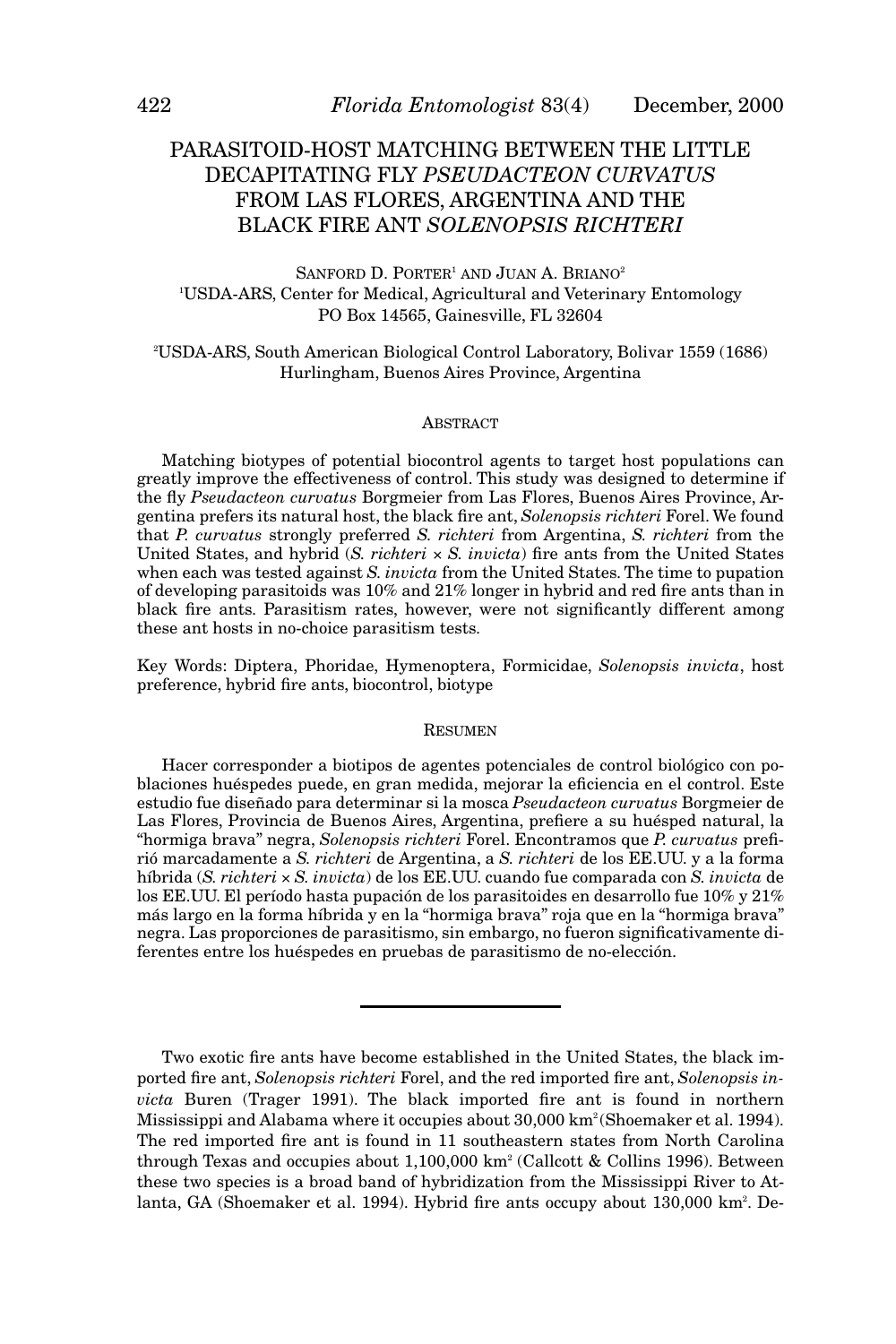spite this broad zone of hybridization, red and black imported fire ants are still considered separate species because they apparently do not hybridize in South America (Ross & Trager 1990).

*Pseudacteon curvatus* Borgmeier is a small decapitating fly from South America that parasitizes *Solenopsis* fire ant workers (Porter 1998). This species was released in several states in the spring of 2000 as a potential biocontrol agent for red and black imported fire ants in the United States (unpublished data). In South America, *P. curvatus* occurs over a very wide range from São Paulo, Brazil westward into Mato Grosso do Sul, Brazil and southward to Buenos Aires Province, Argentina (Borgmeier 1925; SDP-unpublished data). Over this range, *P. curvatus* is known to parasitize at least three species of South American fire ants: *Solenopsis saevissima* (F. Smith), *S. invicta*, and *S. richteri* (SDP-unpublished data).

Host-specificity tests in the United States (Porter 2000) demonstrated that *P. curvatus* flies from Argentina strongly prefer red imported fire ants over the native fire ants *Solenopsis geminata* (Fab.) and *Solenopsis xyloni* (McCook)*.* This preference is not surprising because *P. curvatus* is not a natural parasite of either *S. geminata* or *S. xyloni.* Forced laboratory rearing tests showed that *S. geminata* and *S. xyloni* are both very poor hosts for *P. curvatus* (Porter 2000)*.*

Matching parasitoid biotypes to target host populations can greatly improve the success of biocontrol programs (Van Driesche and Bellows 1996, p. 149). *P. curvatus* flies from Buenos Aires Province, Argentina normally parasitize the black fire ant *S. richteri*. The objective of this study was to determine if *P. curvatus* flies from Buenos Aires Province are better adapted to *S. richteri* (their normal host) than the red fire ant, *S. invicta* (a host in other parts of South America). Results of this study will help us decide where *P. curvatus* should be released in the United States.

# MATERIALS AND METHODS

*P. curvatus* flies used in this study were originally collected from El Toro Ranch southeast of Las Flores, Buenos Aires Province, Argentina in March 1997 (Porter 2000). A few flies from the same location were added to the lab colony several times up to December 1998.

To examine *P. curvatus* preferences for *S. richteri*, *S. invicta,* and hybrid fire ants, 3-hour old and 1-day old flies were introduced into white plastic trays  $(42 \times 28 \times 15 \text{ cm})$ with screened vents and tight-fitting glass lids (described in detail by Porter 2000). We used both 3-hour and 1-day old flies to produce an age mixture similar to what might occur in the field. In the bottom of each tray, were two parallel chambers ( $7 \times 30 \times 5$ ) cm,  $l \times w \times h$ ) for two kinds of ants. Ants were contained in the two bottom chambers by coating the sides with Fluon® CICI, Wilmington, DE).

A small opaque inverted cup (4 cm diameter) was placed on the bottom of each of the two small parallel chambers. These cups were moved back and forth from one end of a chamber to the other with a long aspirator arm (Porter and Alonso 1999) each time most of the ants had crawled under a cup to hide. This procedure kept the ants in both sides trailing continuously from one end of a bottom chamber to the other so the flies always had an opportunity to attack workers of either type of ant.

We used 7 colonies of *S. richteri* from Las Flores, Buenos Aires Province, Argentina, 9 colonies of *S. richteri* from northeastern Mississippi (Tupelo - 4 colonies, Booneville - 3, Corinth - 1, Mayhew - 1), and 7 colonies of hybrid fire ants from around Starkville, MS (USDA Lab - 4, Mayhew - 3). The identities of *S. richteri* and hybrid fire ants from Mississippi were confirmed by gas chromatography (Vander Meer et al. 1985). For each trial *S. richteri* and hybrid fire ants were paired with similar-sized *S. invicta* workers from Gainesville, FL. Different colonies of each kind of ant were used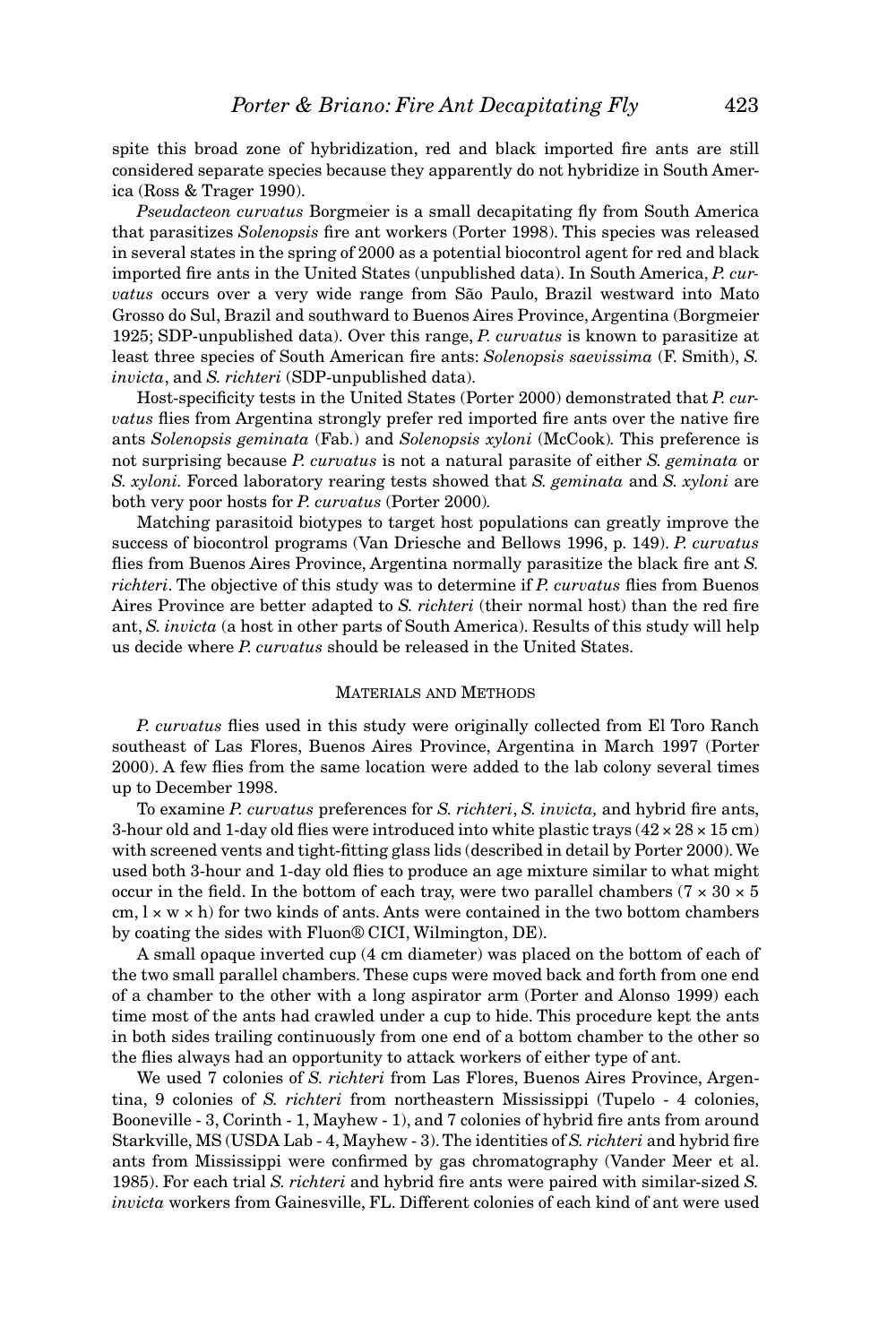for each trial to assure that results were not due to differences in the attractiveness of individual colonies. Tests with *S. richteri* fire ants from Argentina were conducted in January 1999. Tests with hybrid fire ants and *S. richteri* from the United States were conducted in June 1999. Tests for all three kinds of ants were run 1-3 weeks after colonies were collected in the field. Voucher specimens have been deposited in the Florida Museum of Arthropods, Gainesville, Florida, USA.

Each test run lasted about 3 h and used 14-18 female flies with an equivalent number of males. Test ants contained 0.25 g of workers (~400) and 0.5 g of brood. The trays were inspected every 10 min and the number of female flies hovering in attack mode over each species of ant was recorded by visual count. Females considered in attack mode hovered 3-10 mm above the ants and oriented to their movements. Males of this species are not attracted to the ants.

To determine if *P. curvatus* flies were equally successful in parasitizing black, hybrid, and red fire ants, we conducted a series of no-choice parasitism tests. The trays used in these tests contained a single solid bottom covered with moistened plaster as described by Porter (2000). Timer motors were used to automatically raise an inverted cup in one end of each tray while lowering a cup at the other end of each tray. This caused the test ants to continuously trail back and forth between the two cups. Timer motors were set to run for 8 h a day (10:00 to 18:00 h).

We conducted 6 trials each with: *S. richteri* from northeastern Mississippi (Corinth - 1 colony, Booneville -2, Tupelo -3), hybrid fire ants from Starkville, MS (3 colonies) and Mayhew, MS (3 colonies), and *S. invicta* from Gainesville, FL (6 colonies). All colonies were collected in June 1999 and used 1-2 weeks after collection. Tests contained 0.5 g of workers (~800) and 1.0 g of brood. Different colonies were used for each test replicate. We used mostly the same colonies for the no-choice parasitism tests as we did for the paired preference tests.

Fifteen to sixteen female flies and an equivalent number of males were added to all no-choice trials on day 1. Tests lasted 2 days. *P. curvatus* adults usually only live a day or two in the attack trays; consequently, most of the flies were dead by the end of the trials. Inactive flies usually live several days longer in the lab. Longevity in the field is unknown, but it is likely to be intermediate between inactive flies and flies in the attack trays. At the end of each trial, worker ants were transferred into small boxes  $(20 \times 2 \times 5$  cm) with tight-fitting vented lids. Ants were fed fresh sugar water every 3-4 days. We inspected the head capsules of dead workers for fly pupae every 1-2 days for a period of 30 days.

#### **RESULTS**

When given a choice in paired tests, about 70% of the *P. curvatus* females preferred to attack black fire ants or hybrid fire ants over red fire ants (Fig. 1). We found highly significant differences in the number of attacking flies for each of the following pairs using paired t-tests: *S. invicta* versus *S. richteri* from Argentina (t = 4.95, d.f. = 6, P = 0.0026), *S. invicta* versus *S. richteri* from Mississippi ( $t = 3.48$ ,  $d.f. = 8$ ,  $P = 0.0083$ ) and *S. invicta* versus hybrid fire ants from Mississippi  $(t = 7.11, d.f. = 6, P = 0.0004)$ . However, no significant differences were found between the number of flies preferring *S. richteri* from Argentina, *S. richteri* from Mississippi, or hybrid workers (*S. richteri* x *S. invicta*) from Mississippi (all tested against *S. invicta* from Florida; ANOVA, F = 0.81, d.f. =  $2,20$ , P = 0.46).

Once a fly began attacking workers in the choice tests, the average number of oviposition strikes per 15 seconds was respectively  $0.67 \pm 0.05$ ,  $0.87 \pm 0.13$ ,  $1.15 \pm 0.14$ , and 1.57 ± 0.26 for *S. richteri* workers from Argentina, *S. invicta* from Florida, *S.richteri* from the United States, and hybrid fire ants. The attack rate for hybrid fire ants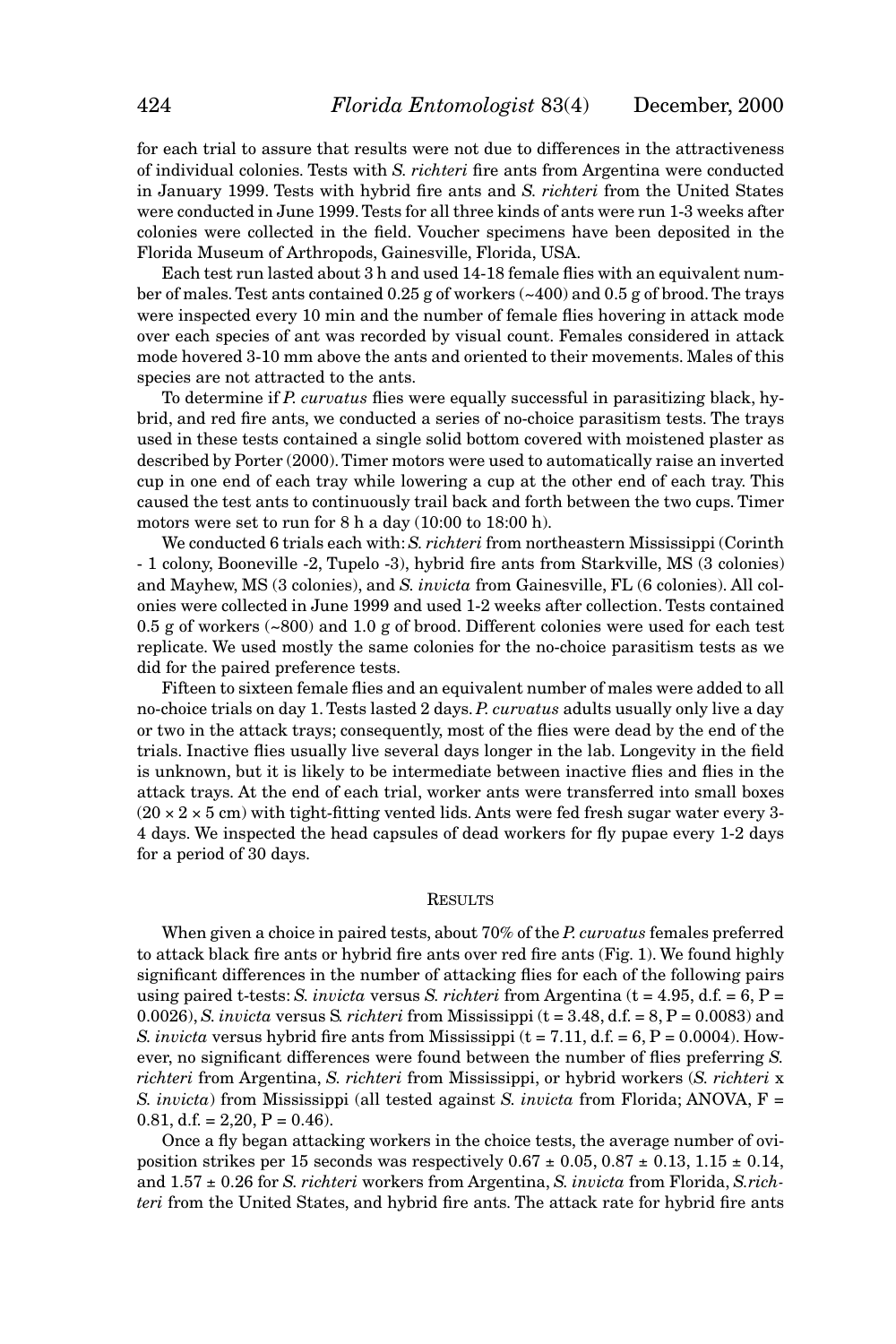

Fig. 1. The percent of female *Pseudacteon curvatus* decapitating flies from Las Flores Argentina preferring to attack *S. richteri* from Argentina, *S. richteri* from Mississippi, or hybrid  $(S. richter  $i \times S. invicta$ )$  fire ants from Mississippi, each in paired tests with *S. invicta* from Gainesville, Florida. The number of trials is indicated below each pair of bars. Error bars indicate standard errors of the mean.

was significantly higher (Fisher's PLSD, P < 0.004; 1-way ANOVA) than rates for either *S. invicta* or *S. richteri* from Argentina. Other pairwise comparisons were not statistically significant. The biological basis and importance of this pattern is not clear.

While *P. curvatus* strongly preferred black and hybrid fire ants when given a choice, significant differences were not found in the number of pupae produced in the no-choice parasitism tests (Table 1, ANOVA,  $F = 0.42$ , df = 2,15, P = 0.66). However, the mean time to pupation varied significantly among hosts (Table 1, ANOVA,  $F =$ 12.6,  $df = 2.13$ ,  $P = 0.0009$ , data were log transformed to equalize variance, two colonies were deleted [*S. invicta* - 1, *S. richteri* - 1] because they each produced less than 40 pupae). The development time to pupation was 21% longer in *S. invicta* than in *S. richteri* and 10% longer in hybrid fire ants than *S. richteri* (Table 1). The mean variability of pupation time (as measured by SD) was also significantly larger for flies developing in *S. invicta* and hybrid fire ants than in *S. richteri* (Table 1; ANOVA, F = 5.7,  $df = 2,13, P = 0.017.$ 

## **DISCUSSION**

*P. curvatus* from Las Flores, Argentina appears to have evolved a specialized relationship with *S. richteri*, its natural host. Specifically, these flies demonstrated a strong preference for *S. richteri* and hybrid fire ants over *S. invicta* (Fig. 1). The fact that hybrid workers were apparently as attractive as *S. richteri* workers suggests that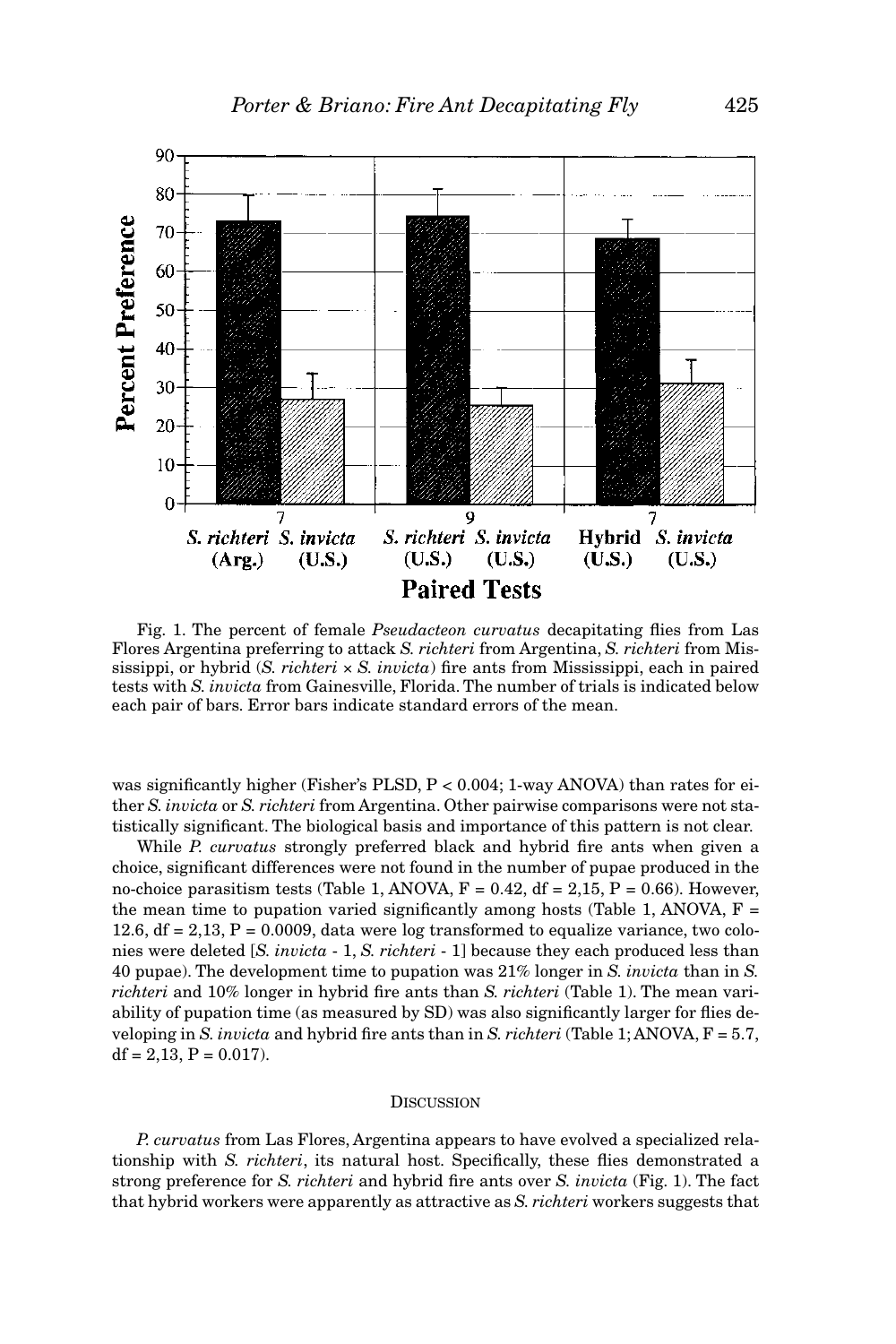|                                                        | Fire Ant Species $(U.S.)^1$ |                  |                  |
|--------------------------------------------------------|-----------------------------|------------------|------------------|
|                                                        | S. richteri                 | Hybrid           | S. invicta       |
| Pupae Produced/Female Fly<br>$(number \pm SE)$         | $8.3 \pm 1.7$ a             | $9.4 \pm 1.0$ a  | $7.6 \pm 1.5$ a  |
| Mean Development Time<br>(egg to pupae, days $\pm$ SE) | $12.9 \pm 0.2$ a            | $14.2 \pm 0.3$ b | $15.6 \pm 0.5$ c |
| Mean Standard Deviation                                |                             |                  |                  |
| in Devel. Time $\frac{days \pm SE}{}$                  | $2.2 \pm 0.3$ a             | $3.5 \pm 0.5$ b  | $4.2 \pm 0.4$ b  |

|  | TABLE 1. PARASITISM RATES OF THE FLY <i>PSEUDACTEON CURVATUS</i> ATTACKING DIFFER- |
|--|------------------------------------------------------------------------------------|
|  | ENT KINDS OF FIRE ANTS AND MEAN DEVELOPMENTAL TIMES OF FLY PUPAE IN                |
|  | THOSE SPECIES.                                                                     |

Means within a row with different letters were significantly different (Fisher's PLSD,  $P \le 0.05$ ).

the source of this attraction is a qualitative trait that is not diminished in the hybrid. However, a one-on-one comparison would be necessary to determine whether the flies prefer black and hybrid fire ants equally. Preferences for specific hosts are likely based on chemical cues (Porter 1998a, b). Which cues these might be are unknown, but black, red, and hybrid fire ants exhibit distinctive differences in their cuticular hydrocarbons, venom alkaloids, and pheromones (Vander Meer et al. 1985, Obin & Vander Meer 1989, Vander Meer & Lofgren 1989). It is notable that a strong preference for *S. richteri* was maintained*,* even after flies had been cultured for 1-2 years (about 8-16 generations) in the lab using exclusively *S. invicta* workers as hosts. Retention of a strong preference for *S. richteri* over this period demonstrates that this preference was not quickly obscured either by behavioral experience or genetic adaptation*.*

*S. richteri* populations in the United States are much more likely to have originated from Argentine or Uruguayan port areas rather than landlocked Las Flores (170 km south of Buenos Aires). The fact that the percent preference for *S. richteri* workers from Las Flores, Argentina and the preference for *S. richteri* workers from northeastern Mississippi were quite similar suggests that host preferences are primarily species-level rather than population-level differences. Head-to-head comparisons of fire ant workers from a variety of locations would, of course, be necessary to fully evaluate the extent and nature of parasitoid preferences for different host ant populations.

We found that fly developmental rates increased significantly from *S. richteri* to hybrids to *S. invicta* (Table 1). This relationship is what would be expected by nondominant genetic hybridization.

In contrast with preferences and developmental rates, rates of parasitism in nochoice laboratory tests were not clearly associated with the type of ant tested (Table 1); perhaps additional replicates would eventually show a modest effect, but this is not certain. Previous tests showed that *P. curvatus* females do not do well at parasitizing the two most common native fire ants in the United States (Porter 2000).

The practical implications of this study are that *P. curvatus* flies from Las Flores, Argentina may do best if they are released onto imported black or hybrid fire ant populations in Alabama, Georgia, Mississippi, and Tennessee. Similarly, *P. curvatus* biotypes collected from regions where they normally parasitize the red fire ant *S. invicta* may be more effective in regions of the United States where this species predominates. Matching specific *P. curvatus* biotypes to their normal host would be especially